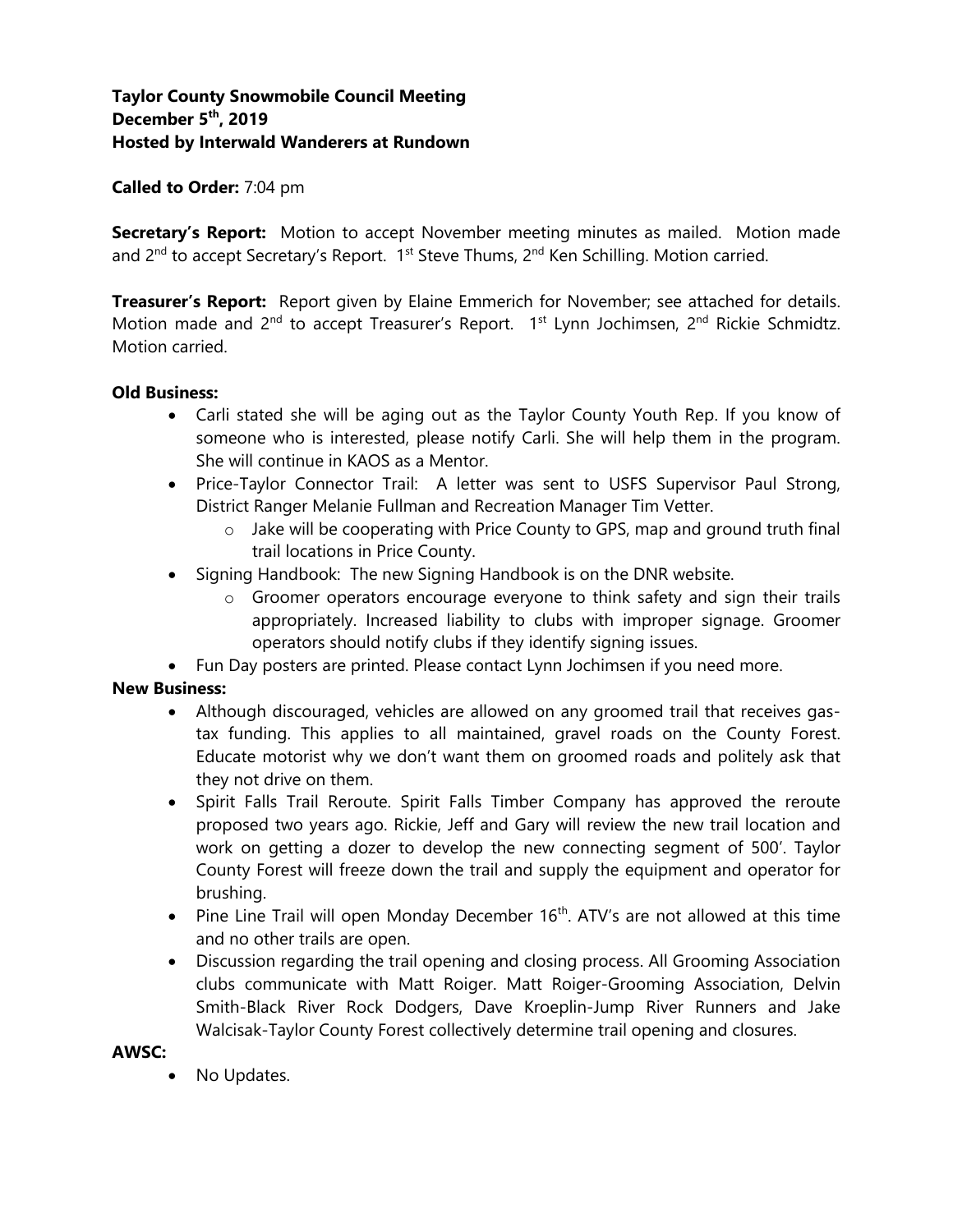**Next Meeting:** January 2nd, 2020, hosted by We-Whittlesey Whizzers at Chelsea Conservation Club.

**Adjourn:** 7:52 pm 1<sup>st</sup> by Starla Meyer, 2<sup>nd</sup> by Dave Roiger. Motion carried.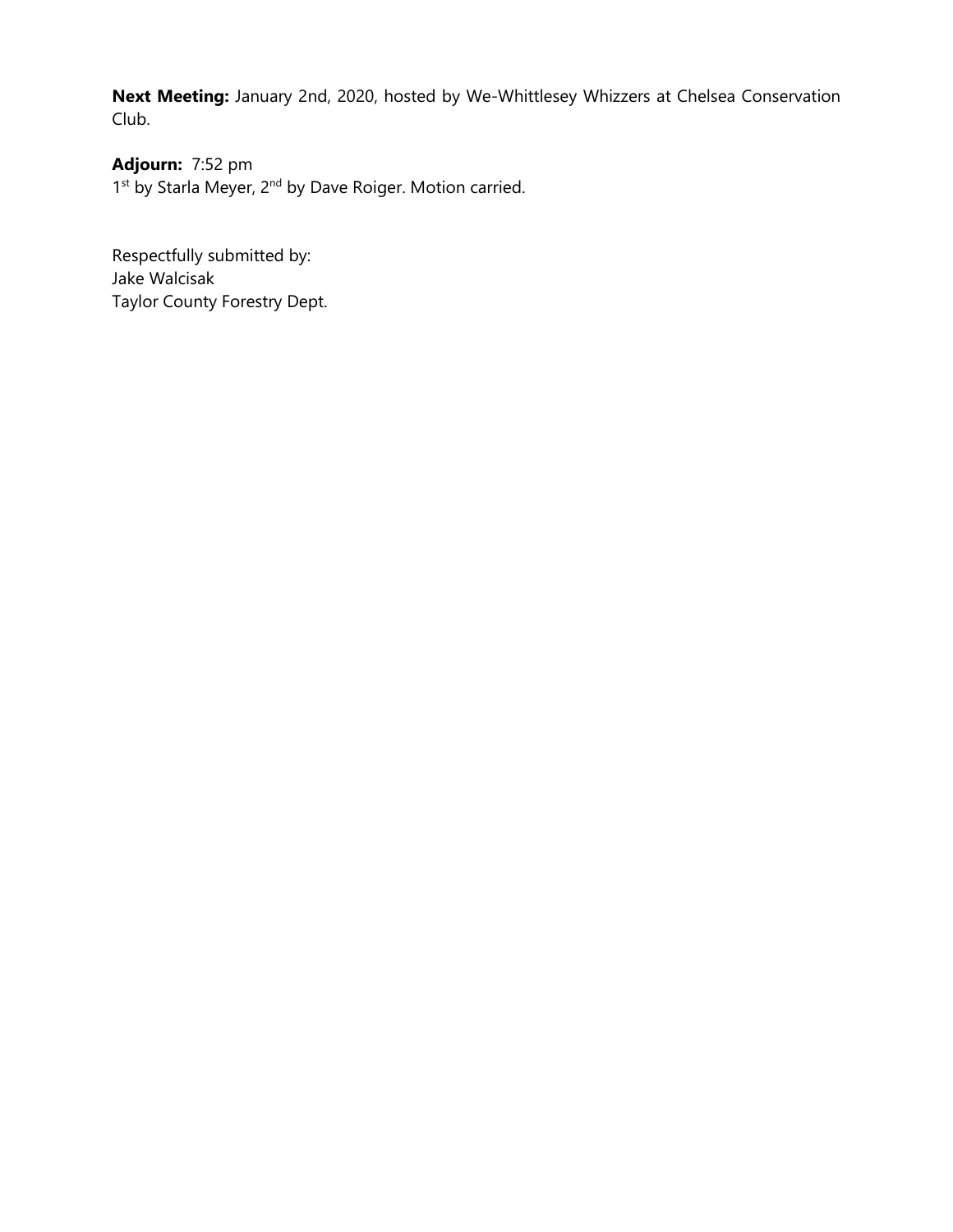# **TAYLOR COUNTY SNOWMOBILE COUNCIL MEETING November 7, 2019 Hosted by Northwoods Riders -- Lil' J & D'S Bar-Spirit Lake**

**Secretary's Report:** Motion made and 2<sup>nd</sup> to accept Secretary's Report as mailed. 1<sup>st</sup> Chuck Meyer 2<sup>nd</sup> Delvin Smith

**Treasurer's Report:** Report given by Elaine Emmerich; see attached for details. Motion made and 2<sup>nd</sup> to accept Treasurer's Report. 1<sup>st</sup> Matt Roiger 2<sup>nd</sup> Ricky Schmidt

# **Youth Rep Report**

- Youth Rep Carli Berger said "Thank You" for all the mittens, gloves, scarves and hats that were given from the Taylor County Clubs for the AWSC KOAS collection. Since so many items were received at AWSC Workshop, it was decided to divide them up and each Youth Rep brought some back to their county to distribute. Carli presented them to the Indianhead Agency in Medford.
- Carli stated she will be aging out as the Taylor County Youth Rep; so, if you know of someone who is interested, hook them up with her. She will help them in the program. She will continue in KAOS as a Mentor.
- Carli reiterated that she is willing to attend other Club Meetings, promote KAOS and meet more snowmobilers in the County.
- She passed out information on the ACSA Trespassing Poster Design Challenge. See attached for details. -- The KAOS ride is February  $7<sup>th</sup> - 9<sup>th</sup>$  in Lakewood Wisconsin.
- Carli also has the opportunity to go to Canada in June. If any clubs want to donate to her trip, please talk to either Carli or Elaine Emmerich.

# **Old Business**

- Price-Taylor Connector Trail: A letter is being sent to Forestry personnel Paul Strong, Melanie Fullman and Tim Vetter. A rough draft was sent around; with everyone agreeing it looked good. Elaine will submit it to Jake for final approval. She will need to get the addresses from Jake also.
- Signing Handbook: The new Signing Handbook is on the DNR website. You should try to look it over, see if there is any corrections or concerns, and let the DNR know. They do not want to print it until receive feedback.
- Bridges: The McKenzie bridge is done, but the trail is still closed. There is no update on the John's Creek Bridge.
- Funded Miles: Bob Meyer stated that the Q Trail has not been approved this year for funding. It is too close to a funded parallel trail. – Matt Roiger asked if Stub Trails were funded. Nobody was sure, so he will ask Jake.
- GPS Units in Groomers: Approximate price to put a GPS Unit in a Groomer is \$300/year. This expense is fundable. It is simple to use; only reports when the Groomer is moving. Only need to push a button when entering a non-funded trail section, then push again when back on funded trail. All information is sent to the SNARS Administrator. Will still need to complete SNARS and send to Jake.
- Fun Day: Pine Creek Riders had posters printed. If you need some, let Elaine know; she will contact the club.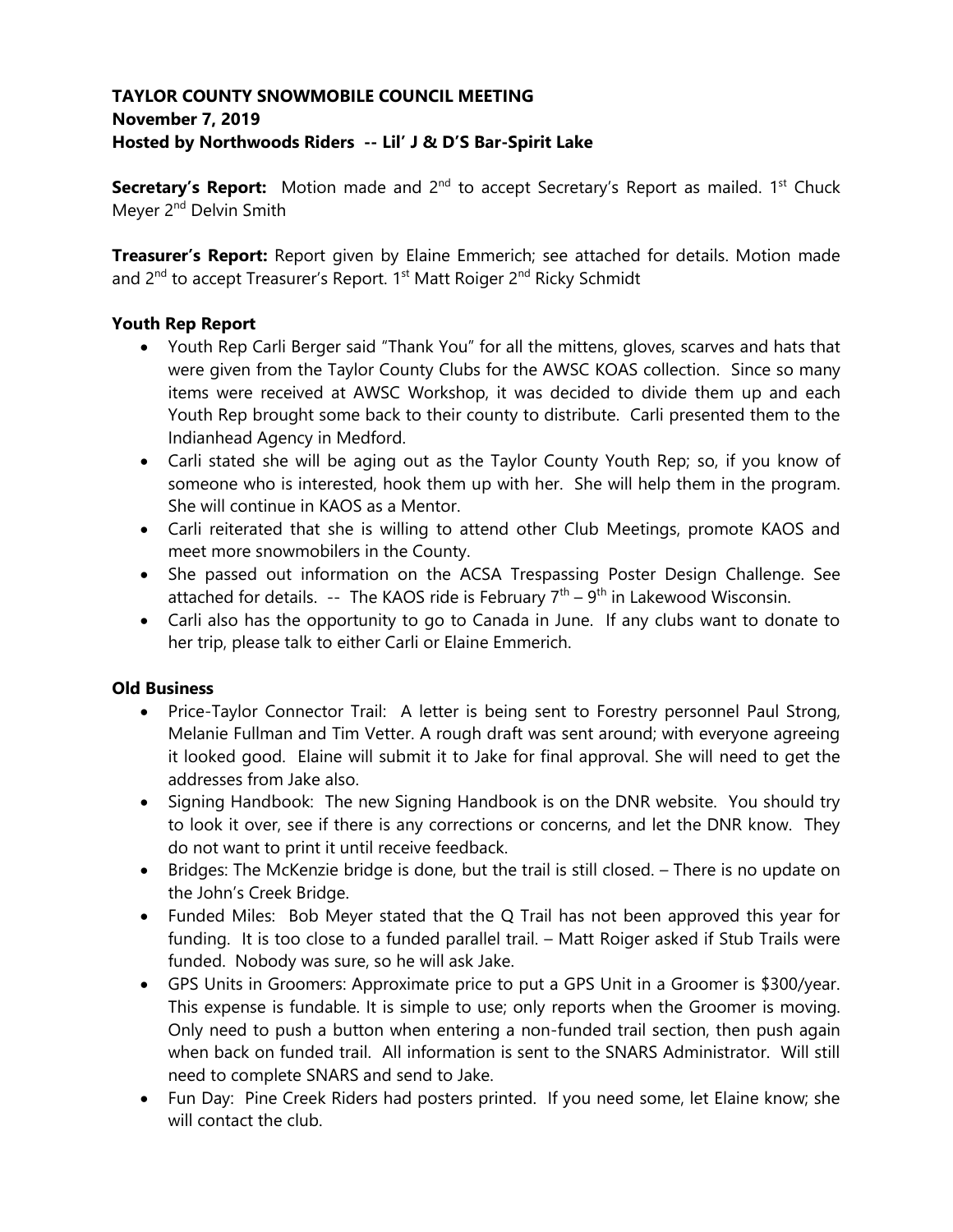• Director's Report: Bob reported on the meetings at Workshop. – Tourism Council was at General Session. Recreational Tourism in Wisconsin generates approximately \$21.6 Billion in revenue. – Remember to check the DOT website for future roadwork. It may affect your Trail. – \$4,458.00 was raised at the KAOS Auction. Scholarship Applications are due in the AWSC office by January 9, 2020. Up to \$2,000.00 given out.  $-612$  new miles funded – 400 taken off from previous years. – Reminder to change Club Member's addresses in a timely manner.

## **New Business**

- Calendar of Events Changes: There were several changes, so Elaine will give them to Jake to update the Calendar.
- Wally asked if the Clubs have been out on their Trail sections. How do they look? Rock Dodgers, Whittlesey and Westboro have been on some parts. Still soft ground, some reported trees down.

## **Next Meeting**

December 5, 2019, hosted by Interwald Wanderers at The Rundown.

## **Adjourn**

1<sup>st</sup> by Chuck Meyer 2<sup>nd</sup> by David Roiger

Respectfully submitted by: Elaine Emmerich Temporary Secretary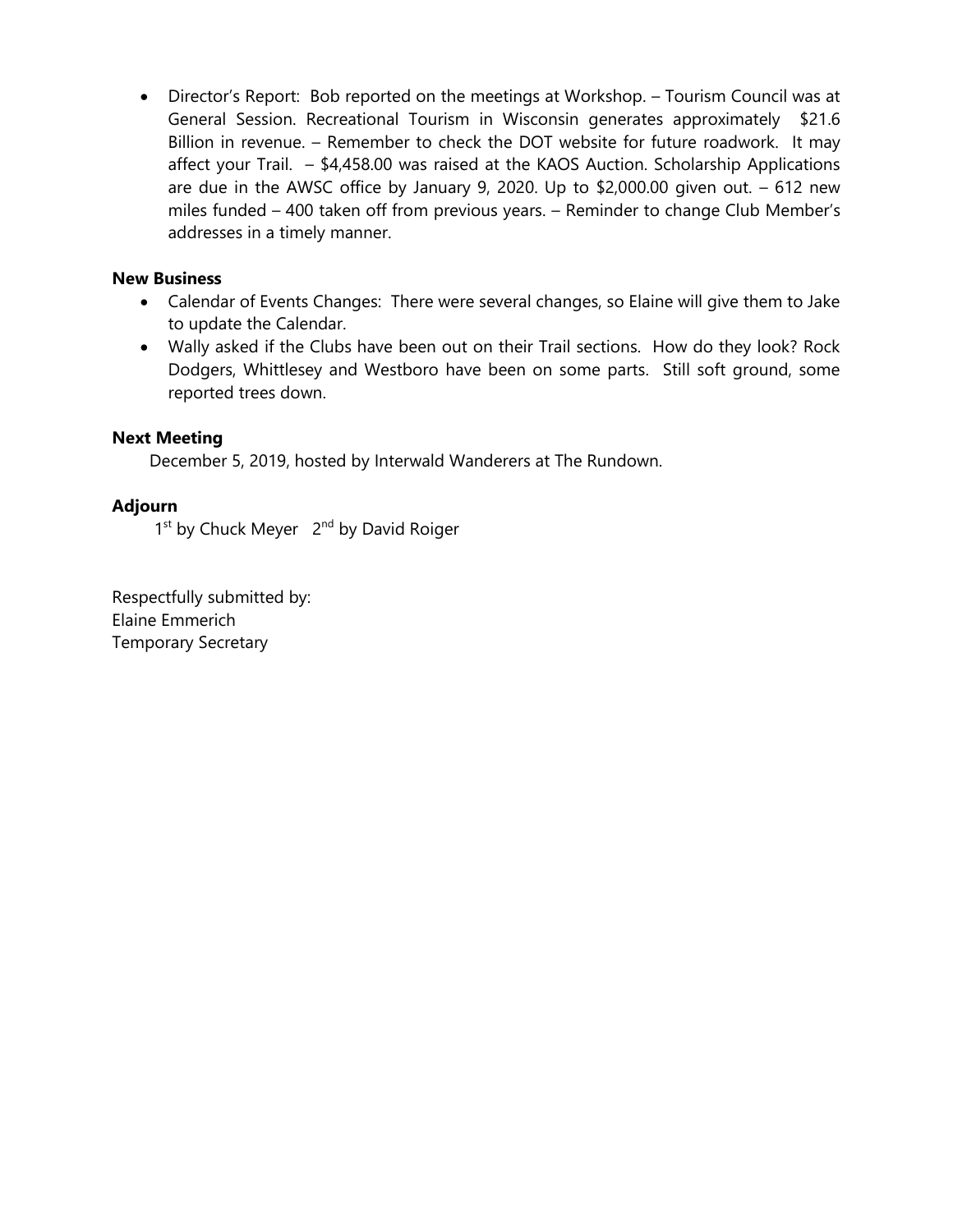# **Taylor County Snowmobile Council Meeting October 3rd, 2019 Hosted by Moonlite Sno-Kats at Kountry Korner**

#### **Called to Order:** 7:06 pm

**Secretary's Report:** Motion to accept April meeting minutes as mailed. Motion made and 2<sup>nd</sup> to accept Secretary's Report. 1<sup>st</sup> Steve Thums, 2<sup>nd</sup> Delvin Smith. Motion carried.

**Treasurer's Report:** Report given by Elaine Emmerich for April to October; see attached for details. Motion made and 2<sup>nd</sup> to accept Treasurer's Report. 1<sup>st</sup> Ricky Schmitz, 2<sup>nd</sup> Dan Roiger. Motion carried.

#### **Old Business:**

- Fun Day 2020. Pine Creek Riders at the Hacienda on February 15<sup>th</sup>.
- McKenzie Creek Bridge Update: Trail is closed from STH 64 trailhead to USFS Road 554. Bridge was delivered to site this week and will be installed next week.
- Price-Taylor Connector Trail: Price County will begin work on their portion when leaves are off the trees. They expect to have their trail built by the end of this upcoming season. Progress has been slow in Taylor County. Still waiting on completion of the Heritage Survey on USFS lands. It was suggested that a letter be sent to Paul Strong, Forest Supervisor, to encourage progress on this project. Wally and Bob will draft the letter and all club presidents will sign.
- Hope Hospice event was a success with the best year on record.

### **New Business:**

- Snowmobile Council Update: Jake attended on August  $27<sup>th</sup>$ .
	- o Supplemental requests will get paid at 100% this year.
	- o Trail GPS project resulted in a reduction of 426 miles statewide.
	- o New trail signing handbook is now available on the DNR website.
	- $\circ$  Groomer GPS units are a fundable item. They are available for Groomer Tracking Systems for \$250 per year. The GPS unit auto-fills some information in SNARS with the operator entering additional information later. This is currently voluntary but will likely be a program requirement in a few years.
	- $\circ$  DNR is hopeful to have the 40' law abolished by January 1<sup>st</sup>, 2020. The law may be modified to require a narrower distance between a two-way trail and roadways.
- New Miles Update: 55 new miles were applied for maintenance this year. Jake was notified that all trails with a ranking of 9 points or higher would receive new maintenance funding. All segments except the 3.8-mile "Q" trail ranked 9 or higher. Bob received information that "Q" trail may have been funded as well. If this is the case, then all miles of trail in Taylor County will be both snowmobile and winter ATV funded.
- Don Liske reported that John's Creek bridge on the National Forest has a damaged approach railing that needs repair. He has asked the USFS for a replacement schedule of the bridge before repair work is conducted. A "rub post" could be installed to alleviate the issue until the bridge is repaired or replaced.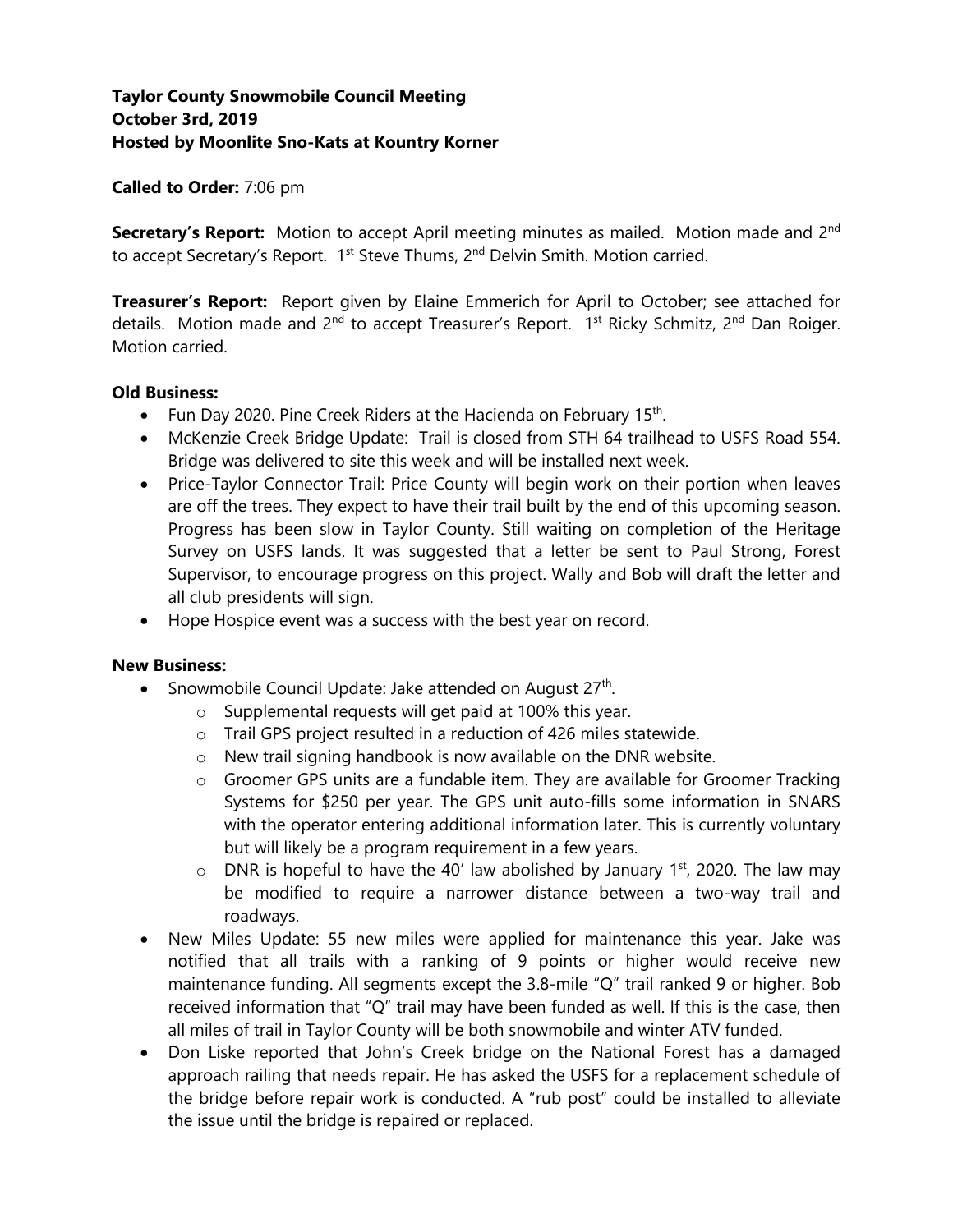• Steve and Wendy Thums represented snowmobiling again this year at the Taylor County Youth Expo. The kids enjoyed the groomer and snowmobile. The groomer hauling was donated by Rock Thums and the snowmobile was provided by Kurt from Werner Sales and Service.

## **AWSC:**

- June meeting was held at Lac Du Flambeau
- Cathy Burrows is no longer the snowmobile program manager and was promoted. o Jillian Steffes, our longtime regional grant manager has taken over for Cathy.
- Reminder that AWSC dues have increased to \$12 and expire June  $30<sup>th</sup>$ .
- \$100 raffle tickets are available through Bob.
- Youth Report Carli Berger:
	- o Currently conducting a hat, sock and mitten drive. Please get donations to Carli or Bob.
	- o Also, conducting youth raffle. Looking for basket items. Contact Carli with donations.

**Next Meeting:** November 7th, 2019, hosted by Northwoods Riders at Lil J&D's, N9430 State Highway 102, Rib Lake, WI 54470.

**Adjourn:** 8:02 pm 1<sup>st</sup> by Matt Roiger, 2<sup>nd</sup> by Sandy Roiger. Motion carried.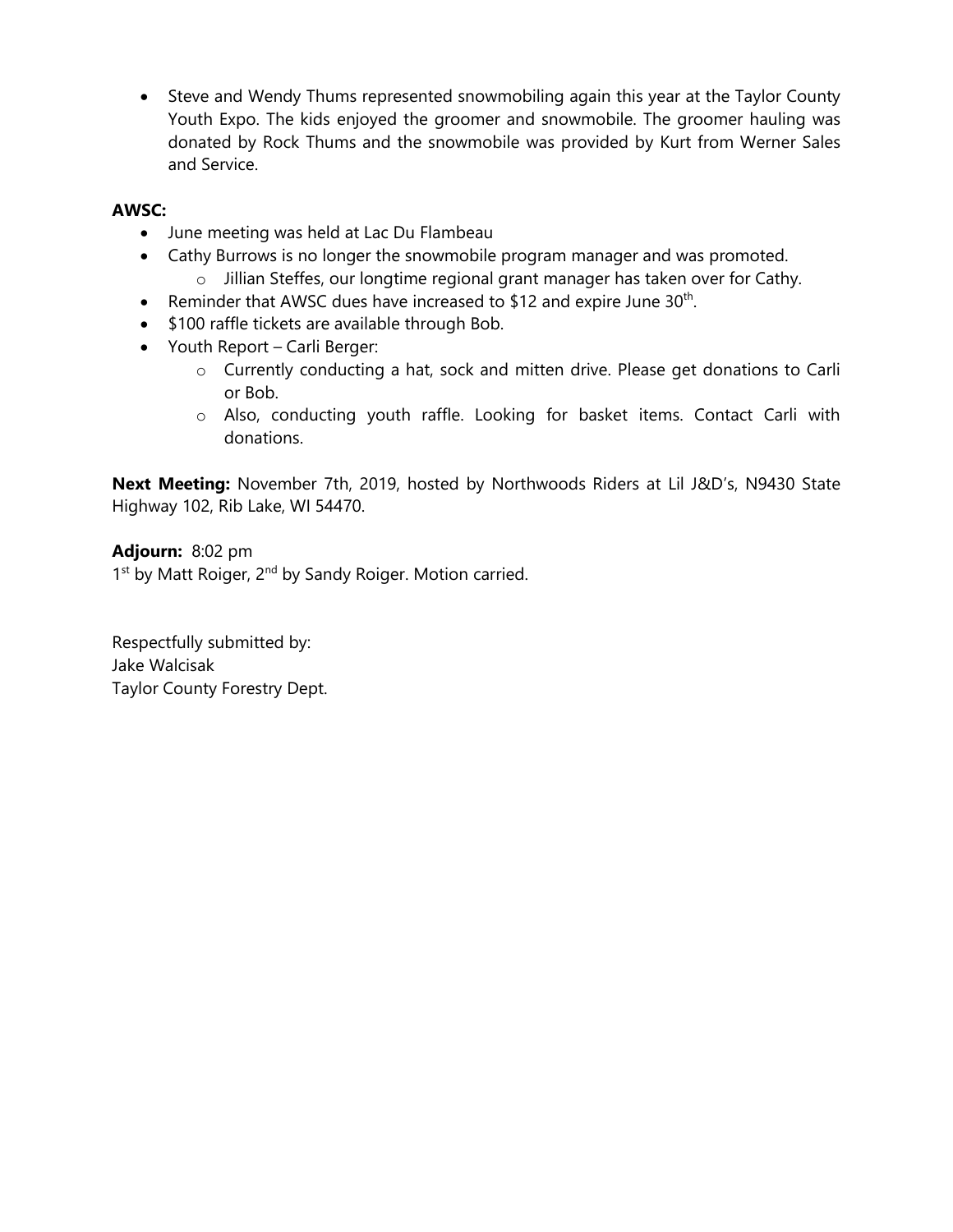# **Taylor County Snowmobile Council Meeting April 4th, 2019 Hosted by Pine Creek Riders at Cindy's Bar**

### **Called to Order:** 7:04 pm

**Secretary's Report:** March meeting minutes as mailed. Motion made and 2<sup>nd</sup> to accept Secretary's Report. 1<sup>st</sup> Dan Roiger, 2<sup>nd</sup> Delvin Smith. Motion carried.

**Treasurer's Report:** Report given by Elaine Emmerich for March; see attached for details. Motion made and  $2^{nd}$  to accept Treasurer's Report.  $1^{st}$  Lynn Jochimsen,  $2^{nd}$  Bob Schilling. Motion carried.

#### **Old Business:**

- Fun Day 2020. Pine Creek Riders at the Hacienda on February 15<sup>th</sup>.
- Raffle checks were handed out at last meeting.
- McKenzie Creek Bridge Update: It will be delivered to Park Falls Ranger Station on April 22nd .
- AWSC Update: Clubs can give monetary gifts to landowners as long as it is not charged to the program.

#### **New Business:**

- Vera Ann Block is concerned about bad/steep creek crossing behind Gad in the woods. It may be in Marathon County. Jake will look in to it.
- Taylor-Price Connector Trail: Update given by Bob Meyer, Steve Thums and Jake.
	- o Heritage surveys need to occur in new trail development areas.
	- o Want to have trail open this next season (2019-2020).
	- o This trail will need help for labor/equipment from Taylor County snowmobile club members.
	- o Price and Taylor Counties are applying for new miles.
- Off Highway Motorcycle funds are now available.
- SNARS funding status distributed to clubs.
- Hope Hospice update by Nicole:
	- $\circ$  April 26<sup>th</sup> at 4:00pm at the Chelsea Conservation Club.
	- $\circ$  Event raised \$13,000 in 2018.
	- o Raffle tickets are available.
	- o Funds are used for final wishes and insurance coverage for those without.
	- o Need help for Saturday morning clean-up.

#### **AWSC:**

- Conservation Congress Hearing is scheduled for April  $8<sup>th</sup>$  at 7:00pm.
- Start including email addresses on club roster.
- About 700 attendees.
- $\bullet$  50<sup>th</sup> Anniversary, Commemorative glasses available.
- AWSC Raffles made approximately \$36,000.
- There were 19 fatalities to date for the 2018-2019 season.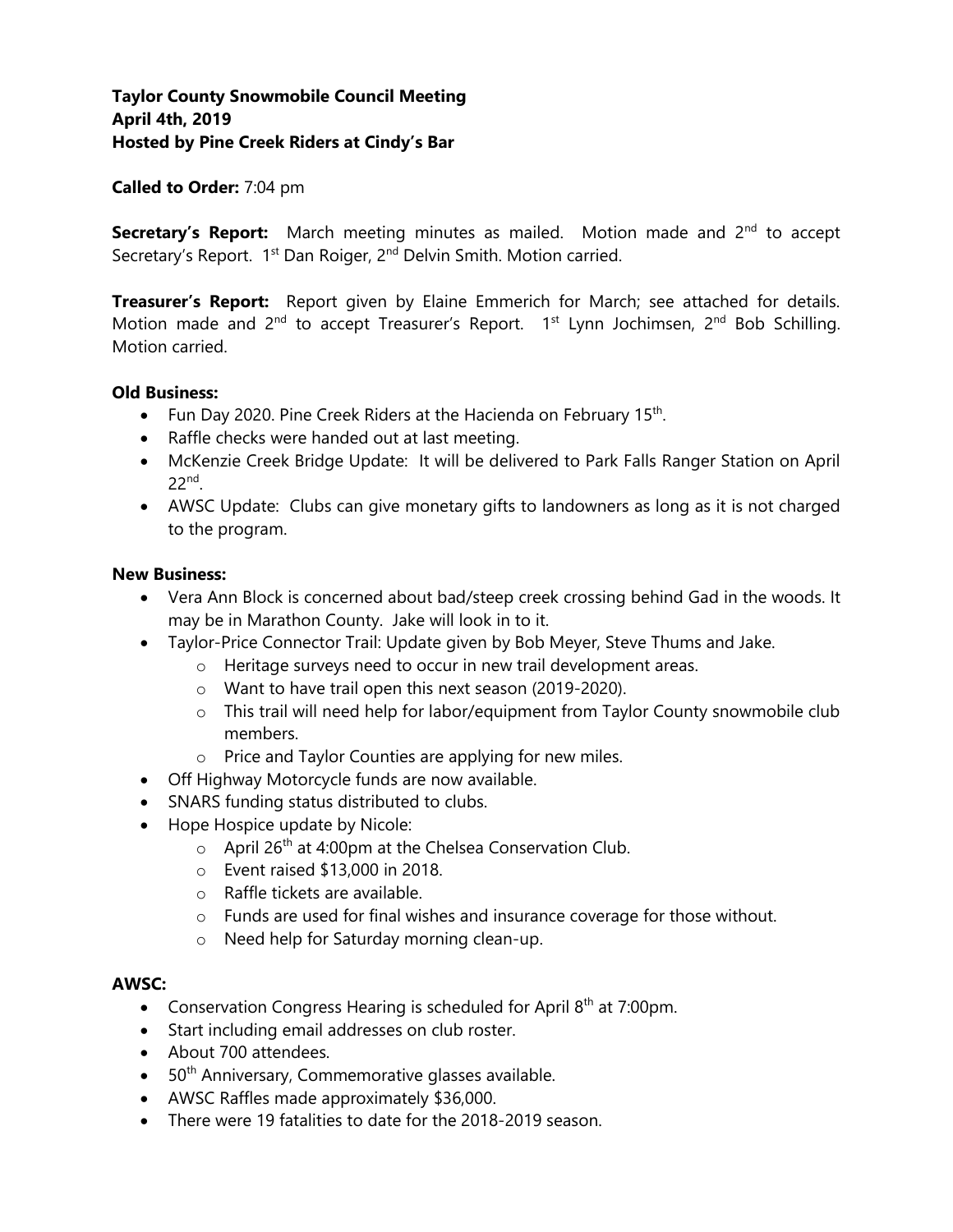- New trail passes are working and making the program money.
- GPSing groomers is happening in a few counties as a pilot. This will be standard in 3-4 years…hopefully.
- WATVA may start discussing winter ATV trail passes.
- Youth Report by Carli Berger:
	- o Youth Auction raised \$7,200.00.
	- o This convention was the best silent auction ever.
	- o Hat, Mitten and Sock drive will donate to a shelter.
	- o Leadership camping trips upcoming.
	- o New ideas of starting a Youth of the Year Award. Contact Carli with ideas.
- Election of Officers:
	- $\circ$  Dan Roiger made a motion to pass a unanimous ballot for existing officers, 2<sup>nd</sup> by Vera Ann Block. Motion carried.

**Next Meeting:** October 3rd, 2019, hosted by Moonlite Sno-Kats.

### **Adjourn:** 7:53 pm

1<sup>st</sup> by Lynn Jochimsen, 2<sup>nd</sup> by Carli Berger. Motion carried.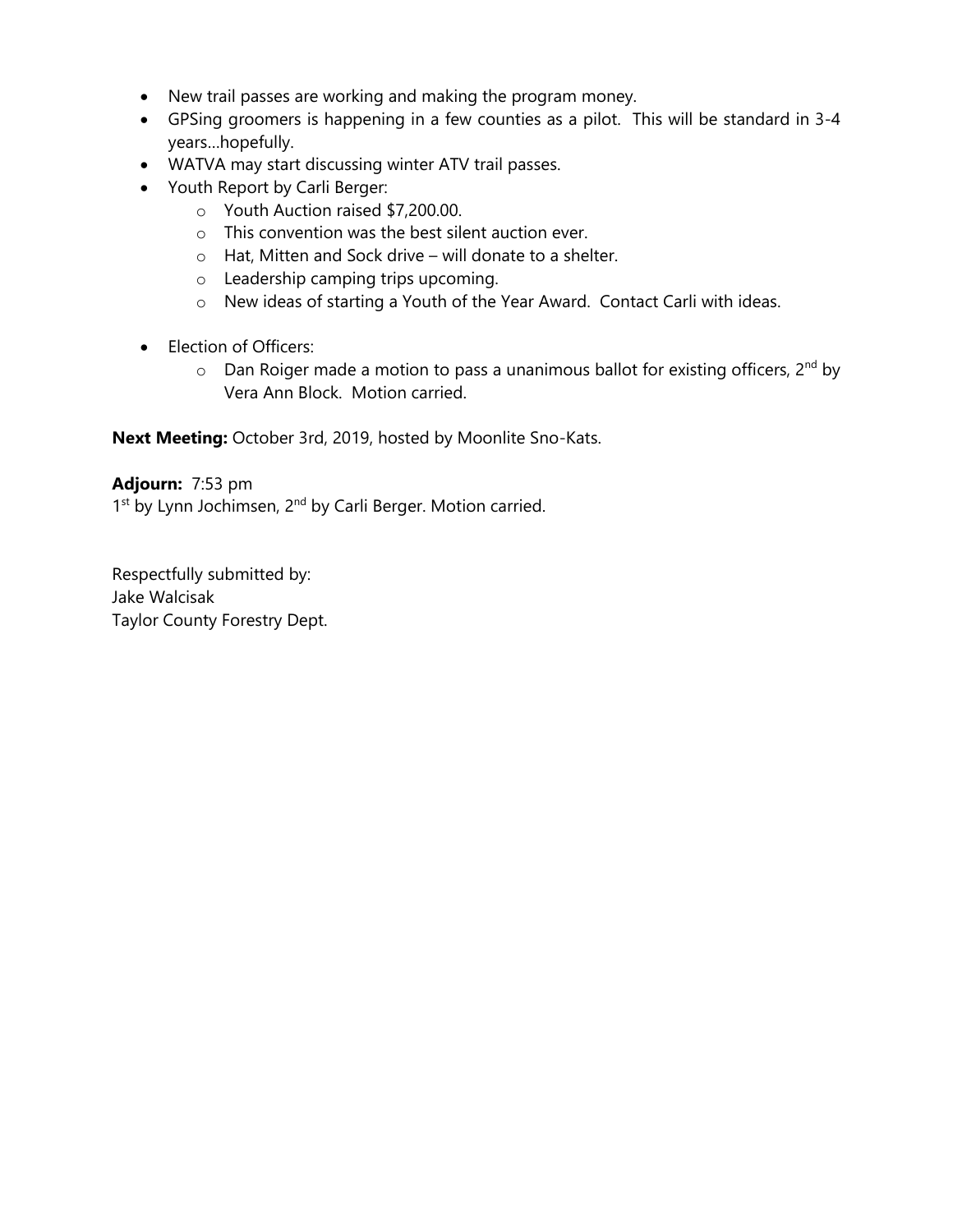# **Taylor County Snowmobile Council Meeting March 7th, 2019 Hosted by Tired Iron Vintage Riders at Crossroads Bar**

February Snowmobile Council Meeting was cancelled due to bad weather.

**Secretary's Report:** January meeting minutes as mailed. Motion made and 2<sup>nd</sup> to accept Secretary's Report. 1<sup>st</sup> Matt Roiger, 2<sup>nd</sup> Delvin Smith. Motion carried.

**Treasurer's Report:** Report given by Elaine Emmerich for January and February; see attached for details. Motion made and  $2^{nd}$  to accept Treasurer's Report. 1<sup>st</sup> Lynn Jochimsen, 2<sup>nd</sup> Jim Seefeldt. Motion carried.

Fun Day and County Raffle report given by Elaine Emmerich. Next year's Fun Day will be hosted by the Pine Creek Riders. Elaine distributed raffle checks to those clubs present.

## **Old Business:**

- Little Black River Bridge Update:
	- $\circ$  Jake passed around pictures of the bridge project which was completed on February  $22^{nd}$ . The contractor completed the project on time and did a good job. The bridge is open for use.
- Pine Line Bridge Update:
	- o All three bridges are complete and open for use. Rails were trimmed on January  $9^{\mathsf{th}}.$
- Silver Creek Bridge Update:
	- $\circ$  The bridge is open for use and was completed on February  $7<sup>th</sup>$ . While the contractor failed to meet the deadline, he did provide a high-quality product.
	- o Dan Roiger made a motion to get Bob Winter a gift card as a thank you for allowing the club to use his land for a reroute around the Silver Creek Bridge during construction. 2<sup>nd</sup> Rickie Schmidts. Motion carried.
- McKenzie Creek Bridge Update:
	- o Engineering was approved and paid. Manufacturing has started. The bridge will be delivered to the USFS Ranger Station in Park Falls about May 1<sup>st</sup>. Installation is scheduled for this summer.

### **New Business:**

- Introduction: USFS Medford/Park Falls District Ranger Melanie Fullman
	- $\circ$  Melanie gave an update on her role as the recreation program manager and her background including snowmobile and forestry cooperation. Melanie spends most of her time in the Park Falls Office but comes to the Medford office as needed.
- A club member suggested to get a mic for the front table. No action taken.
- 2019 Grant Applications:
	- $\circ$  3 Pine Line Bridge Rehabilitations (new deck and railing). Bridges #1, #2 and #3 starting at Pleasant Ave. The estimated cost is \$311/LF, totaling \$69,042.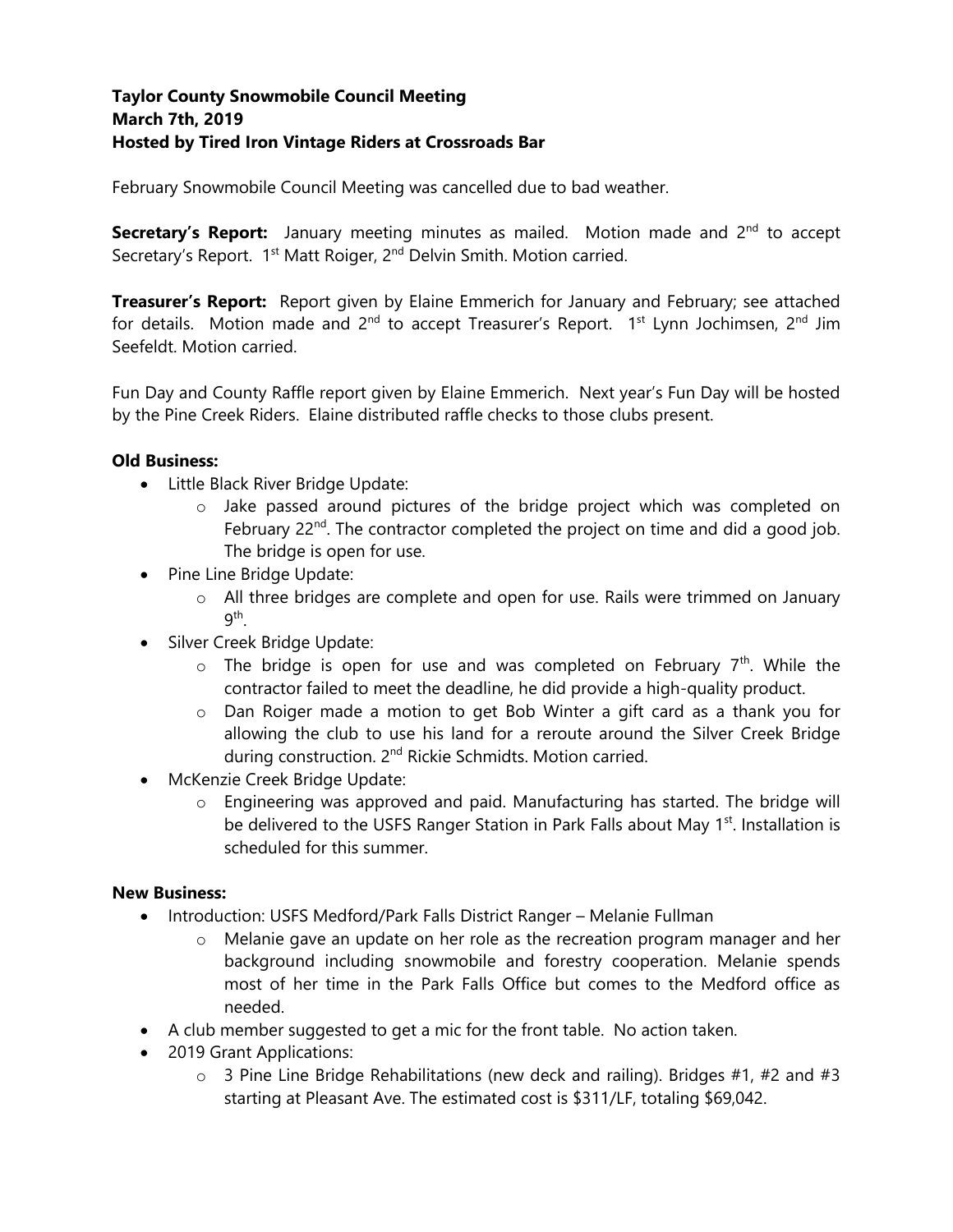- $\circ$  New snowmobile miles, maintenance funding. Each individual segment needed to be mapped and ranked separately. Some segments ranked very high while others ranked very poorly. We will know the outcome in late August.
- Taylor-Price Connector Trail: Price County has secured all necessary private land owner agreements. A meeting will be held Tuesday March 26<sup>th</sup> at the Prentice DNR Ranger Station to discuss this project and how we will move forward collaboratively between the clubs, counties and USFS. This meeting is by invite only as space is limited.
- Steve Thums brought up comments from others regarding land owner appreciation. Some land owners are requesting a free trail pass for use of their lands. Make sure your land owners feel appreciated. Bob Meyer cautioned that reimbursing a land owner can encroach upon "renting" if the monetary value is too high and the club may then not be covered under the berry-picker law. It was recommended that clubs provide land owners with a free club membership and a gift not to exceed \$25.
- Voting for AWSC Director and Representative
	- o Jim Seefeldt made the motion to nominate Bob Meyer as Director and Wally Emmerich as Representative. 2<sup>nd</sup> by Dan Roiger. Motion carried.
	- $\circ$  Matt Roiger made the motion to cast a unanimous ballot. 2<sup>nd</sup> by Steve Thums. Motion carried.
- Blue Mounds State Park is undergoing a new master planning process. They are currently accepting public comment online which includes the contested snowmobile trail within the park.

# **AWSC:**

- January directors meeting in Rice lake.
- 40' rule update. Potentially eliminate in state statute.
- AWSC dues will increase this year from \$10 to \$12 per family.
- 6 youth will be sent to ISC from around the state this summer.
- Reminder to dim headlights when meeting other riders, pedestrians or vehicles.
- Proposed AWSC by-laws change: Membership expiration to be June  $30<sup>th</sup>$  of each year.

**Next Meeting:** April 4th, 2019, hosted by Pine Creek Riders at Cindy's Bar (W7958 State Highway 64, Medford).

# **Adjourn:** 8:09 pm

1<sup>st</sup> by Bob Schilling, 2<sup>nd</sup> by Jim Seefeldt. Motion carried.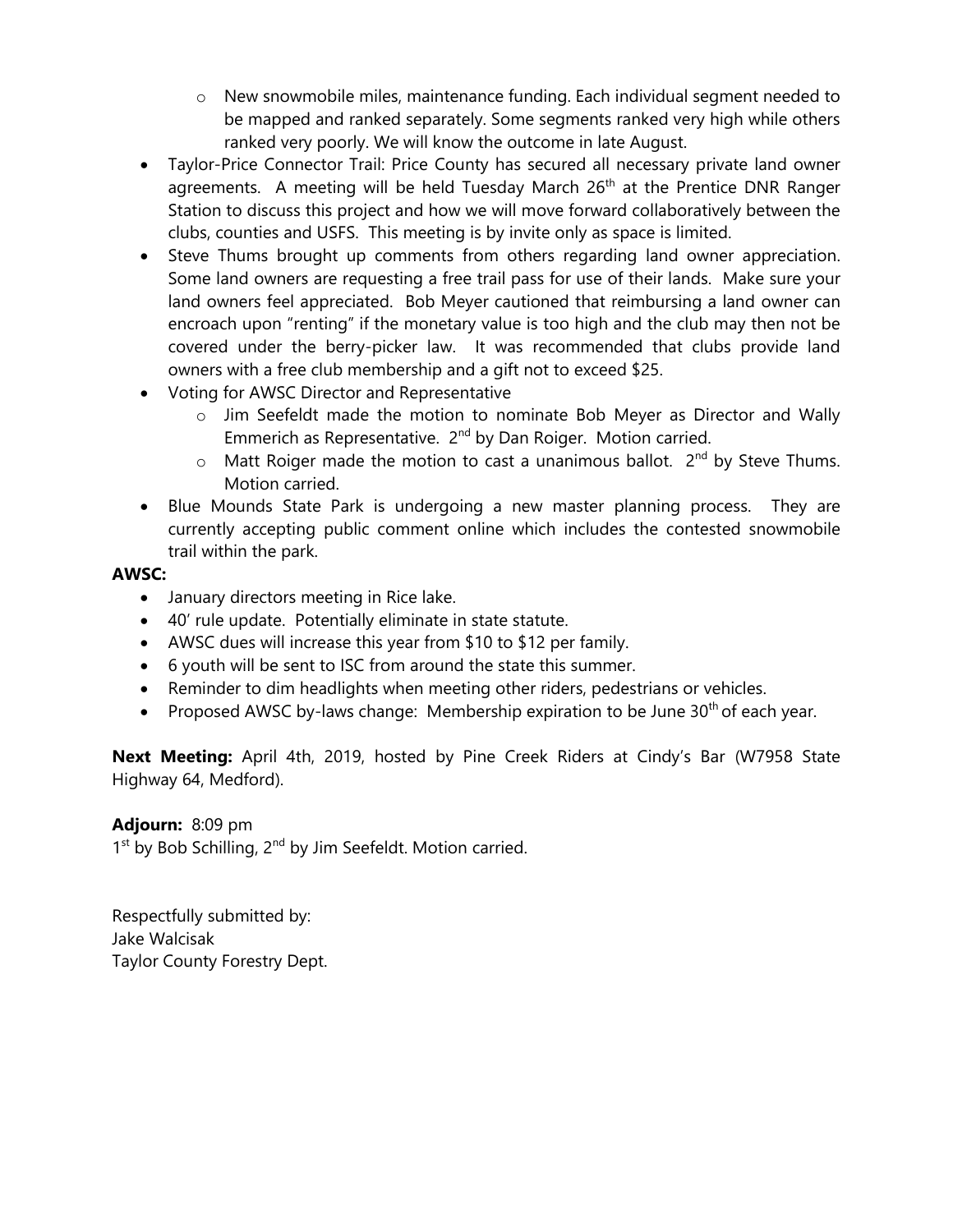# **Taylor County Snowmobile Council Meeting January 3, 2019 Hosted by Stump Jumpers at BS Bar**

**Secretary's Report:** December meeting minutes as mailed. Motion made and 2<sup>nd</sup> to accept Secretary's Report. 1<sup>st</sup> Matt Roiger, 2<sup>nd</sup> Kevin Klem.

**Treasurer's Report:** Report given by Elaine Emmerich; see attached for details. Motion made and 2<sup>nd</sup> to accept Treasurer's Report. 1<sup>st</sup> Dan Roiger, 2<sup>nd</sup> Jim Seffeldt.

## **Old Business:**

- Little Black River Bridge Update:
	- $\circ$  Bridge plans were approved for manufacturing on December 10<sup>th</sup>. Bridge installer indicated 8-10 weeks for manufacturing and installation.
- Pine Line Bridge Update:
	- $\circ$  All three bridges are near complete. Trimming of approach railing remains.
- Silver Creek Bridge Update:
	- $\circ$  Bridge rehabilitation has not started as of today. The contractor is aware that the Pine Line opens to snowmobile traffic earlier than the other county trails. Bridge work will be monitored to ensure this project encroaches minimally on trail opening.
- Stump Jumpers Poker Run raffle tickets available.

### **New Business:**

- Couple of fields with standing corn.
- BRRD will host a safety class on January 23 and 29. 25 seats available.
- Berms on Perkinstown trails have been leveled. Taylor Made ATV Club and the County will work on amending the crushed granite with smaller aggregate this coming summer to stabilize the trail base.
- Midwest Vintage Snowmobile Association is looking for a new venue. Potentially in Wisconsin. The event may benefit from a registration exemption. Bob Meyer will bring it up at the next AWSC directors meeting.
- McKenzie Creek Bridge: Bridge has been approved for manufacturing. Wheeler Lumber will deliver the bridge to the Park Falls, WI USFS office on or near May  $1<sup>st</sup>$ , 2019. Installation will occur summer 2019.
- Groomer Show in St. Germain February  $6<sup>th</sup>$  and  $7<sup>th</sup>$ .

### **AWSC:**

- Directors meeting is this coming Sunday, January  $6<sup>th</sup>$ .
- Bob Meyer handed out SNARS report which gave information regarding trail revenue by county. The report illustrates that Taylor County records minimal administrative fees.
- Clarification that a person can get a discounted trail pass if: snowmobile is registered in WI, individual is a WI club member and the individual is an AWSC member.

**Next Meeting:** February 7th, 2019, hosted by Jump River Runners at Back 40 Bar (W14393 county Rd F, Lublin).